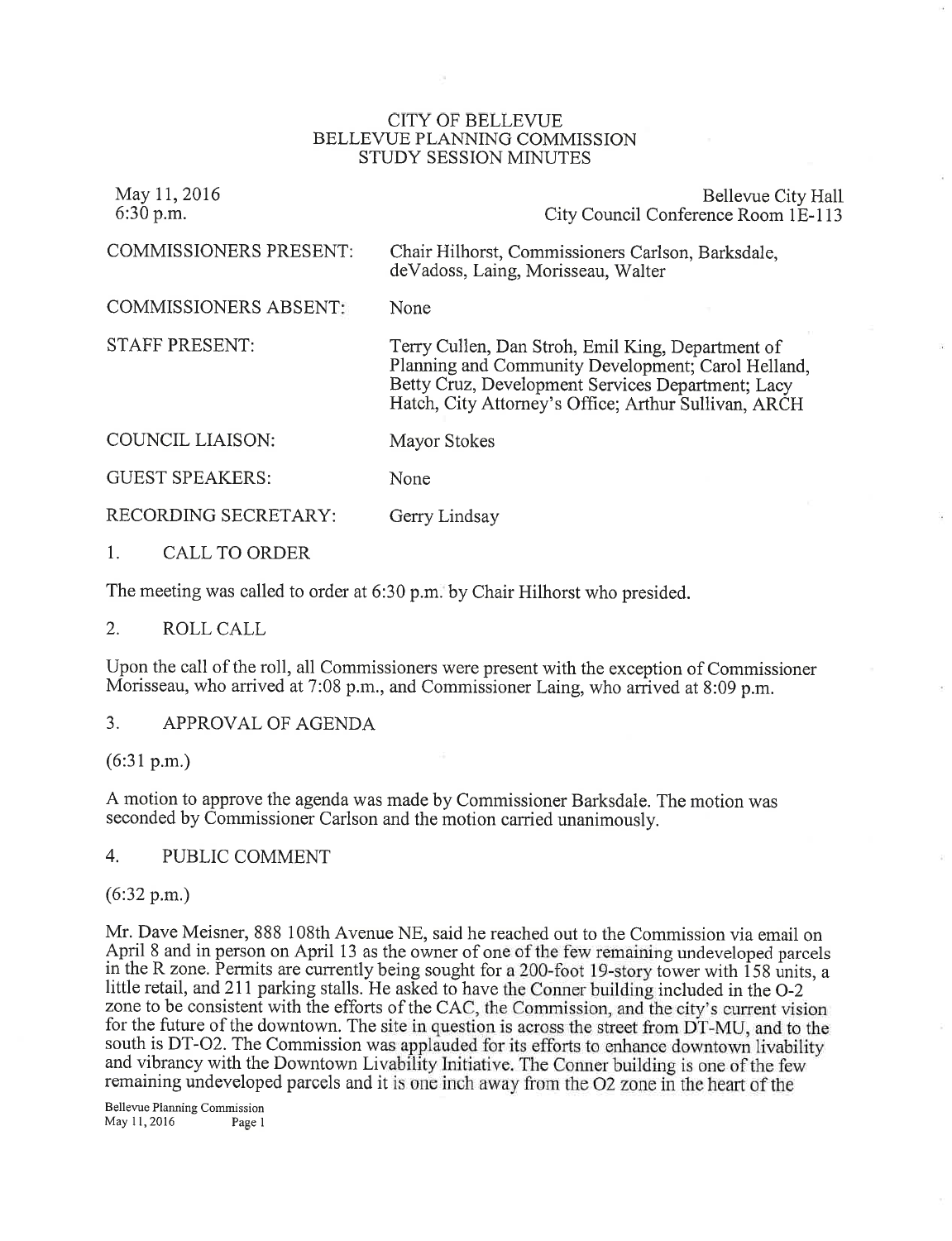downtown. It is within walking distance of employment centers, the transit center, and freeway access is only two blocks away on NE 10th Street and NE 8th Street. Support from the community for the idea has been received. Including the site in the  $O2$  zone will allow for participation in the future vision of the downtown core, and the additional density will aid in creating a better product for residents and the community at large. The CAC's final report onal height and density for the DT-OLB zone to take advantage of the district's freeway access and proximity to the future light rail stations. To leave the site out of the future vision of Bellevue will be to miss a great opportunity.

Mr. David Sharon, 12522 NE 4th Place, said the Conner building is located next to the US Bank building on NE 8th Street. The specific request is to change the zoning on the site from DNTN-R to DNTN-O2. The action would create an additional 20 units on the site. He noted that large suburban homes tend to consume more energy than rural homes. About 20 percent of the United States' carbon dioxide emissions are related to residential energy use, and another 20 percent are associated with motor vehicles. The average family in the United States buys about a thousand gallons of gasoline per year, which produces some ten tons of carbon dioxide. Those who live in suburban areas uses double the amount of gasoline annually that urban dwellers use. Mass transit is not the only way to lower energy use. When people live in denser areas, they travel less and use much less gasoline. Urban density is also good for the downtown economy.

Mr. Andrew Miller, 11100 Main Street, with BDR Capital addressed the concept for a transitoriented development on the northeast corner of Main Street and 112th Avenue NE, including an activated mix of retail, commercial, office space, a grand staircase leading to an interior retail street, and residential units. The massing of the project is such that it stairsteps down to Main Street to ease the transition from the new park and train tunnel. Staff has recommended building height up to 200 feet at the gateway intersection, and the East Main Station Area Plan CAC is entertaining up to 300 feet. He agreed with the proposed FAR for both residential and nonresidential. The staff recommendation for height in this portion of the A perimeter design district is 70 feet for residential and 40 feet for non-residential, but a non-residential building at 70 feet would feel right.

Mr. Matt Roewe, 11100 Main Street, said John L. Scott Realty building and the BDR building where Windemere is located have existing large floor plates of 15,000 to 19,000 square feet. The proposal is for two smaller, more boutique scale office buildings of 9000 to 11,000 square feet per floor. It seems appropriate to have a form-based code rather than a use-based code. The code should allow for smaller buildings in the district along Main Street and a resulting nice scale and buffer. The result could be boutique office space in which the current tenant would like to remain. There is a 40,000 square foot floor plate building on the same block, but that is the wrong scale for Main Street. Building height to 70 feet should be allowed for both nonresidential and residential in the A perimeter in this area. If the decision is made to limit floor plate size regardless of the use, it would be better to go with 15,000 square feet. Additionally, structure width should be limited to about 175 feet.

Mr. Miller summarized that staff has proposed building height to 70 feet for residential along Main Street, and that height limit should apply to either residential or non-residential.

Mr. Andy Lakha with Fortress Development, focused on the development project at NE 8th Street and Bellevue Way. He said he has for many years been looking to create a signature project in downtown Bellevue and the site in question offers the opportunity. To do the project properly, however, the Land Use Code will need to be in sync with the opportunity.

Mr. Jack McCullough, 701 5th Avenue, Suite 6600, Seattle, said NE 8th Street is the single most

Bellevue Planning Commission May ll,2016 Page2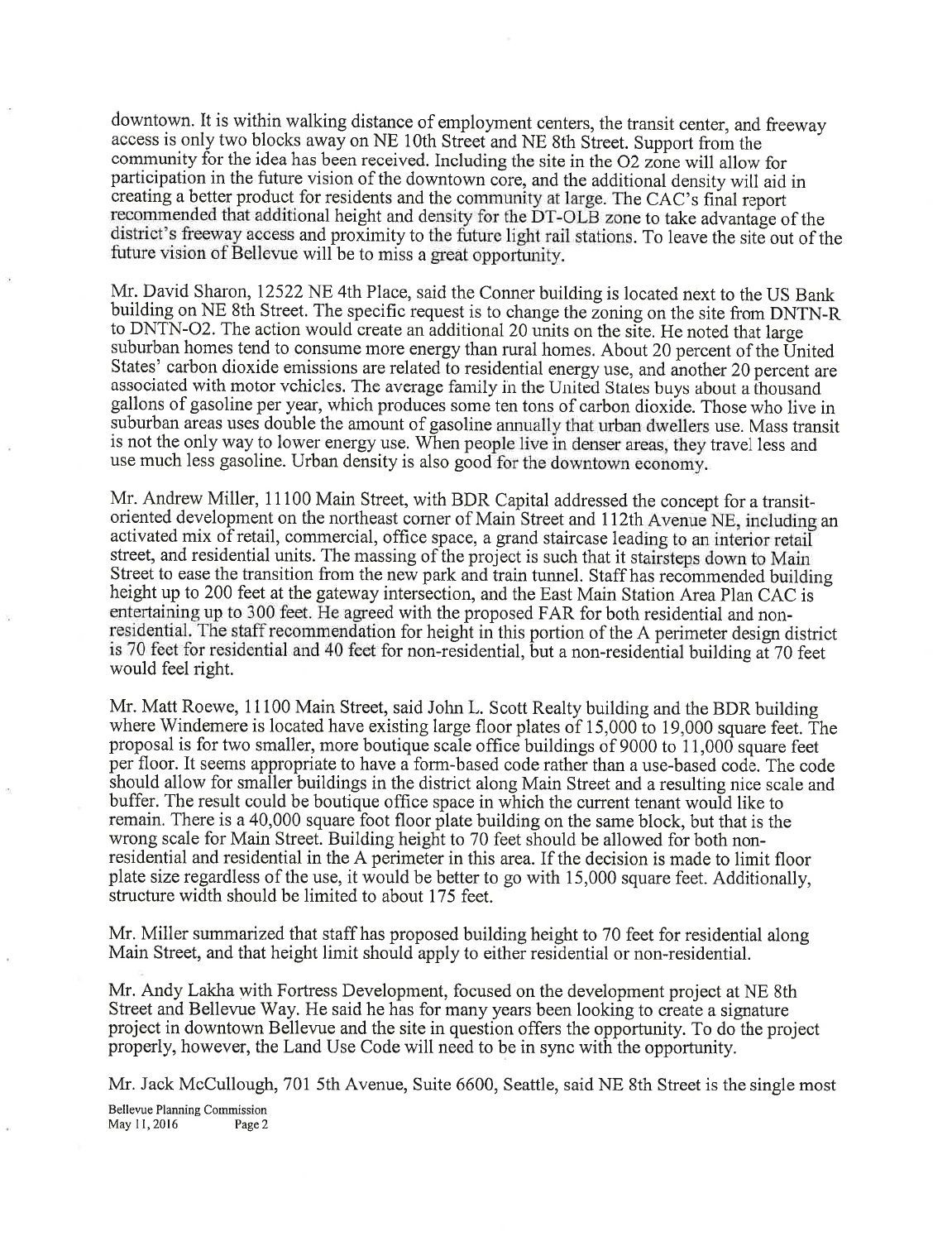important street in the downtown. It serves as the gateway into the downtown and it feeds everything. Over the years, NE Sth Street has significantly densified. The concept of the Grand Connection, which will be worked on over the next couple of years, will help to frame the area. The grand shopping street on Bellevue Way is also a major influence. All of those forces and pattems coalesce at NE 8th Street and Bellevue Way. Three of the intersection comers are effectively built out, leaving only the site Mr. Lakha would like to develop. The single ownership site, however, has split zoning, making it necessary to deal with two sets of rules. The District B boundary should be moved to the west, allowing DNTN-MU to exist for the entire site. The site is also situated in the middle of a superblock, giving it both the burden and the benefit of having to deal with two through-block connectors. While that will yield improved circulation and public activity, the burden is that the requirement takes up a lot of the site. If there were a single zoning that allows buildings up to 300 feet, the need to deal with the circulation pattems could be compensated for. In order to build a compliant project that honors tower spacing and the new dimensional standards, FAR of about 5.5 will be needed. The Commission was asked to allow an increase in the FAR for the site to 5.5. The Commission previously considered building height of 250 feet for the site, but the problem is that once a building goes above 240 feet it is necessary to get into structural peer review, a process that adds months to the project and millions of dollars of additional steel and concrete. Accordingly, 250 feet is not a height developers will use. Going up to 300 feet can allow for amortizing the additional structural costs. Building to 300 feet would yield about 99 additional units, triggering about 41 additional trips during the evening peak. The city's transportation forecasts say by the year 2030 there will be about 116,000 evening peak trips in the downtown, of which 80 percent will be going to the east and south. Traffic will not be significantly impacted by adding 41 trips to the grid. Some early design concepts were shared with the Commission, including ways to complete the intersection of NE 8th Street and Bellevue Way, and how a building height of 300 feet fits into the wedding cake pattem. He noted that shadows from two 300-foot towers would not reach the residential neighborhoods to the west or to the north at the summer solstice.

Ms. Nicole Deleon, 524 2nd Avenue, Seattle, a land use attomey with Cairncross and Hempleman, spoke on behalf of Aegis Living. She thanked the Commission for its continued effort to take advantage of the opportunity presented by Aegis by recommending the proposed Land Use Code amendment that addresses the need for affordable housing and assisted living. The proposed amendment makes bonus FAR available for assisted living uses in the BR-MO and the BR-OR zones in exchange for an affordable housing contribution. As envisioned, the contribution can either be in the form of a fee in-lieu or the provision of on-site affordable housing units. She called attention to a letter previously submitted to the Commission in which Aegis addressed the feasibility of providing the affordable units on site and concluded that it is not feasible for various reasons. The fee in-lieu payment in fact provides a greater incentive for developers of assisted living facilities. The affordable housing issue is very complex and the Commission was encouraged not to let that fact overshadow the important amendment and the success that could be achieved by it. The proposed amendment will take advantage of the opportuaity provided by Aegis and will result in immediate gains. It will result in a number of assisted living units and will fund nearly a million dollars in fees to be applied toward affordable housing. The Commission was encouraged to recommend the amendment as proposed by city staff.

Ms. Margo Blacker, 200 99th Avenue NE, Apt 24, thanked the Commissioners for their hard work on behalf of the city. She noted that the Fortress Development site is partly in the Deep B section of the northwest corner, which currently allows buildings up to 90 feet. The request is to be allowed to go up to 300 feet. She said she is very much in favor of the downtown and the Growth Management Act. While increased density in urban areas is the right approach, the Downtown Livability Initiative needs to also be about downtown neighborhood livability. The

Bellevue Planning Commission May 11,2016 Page 3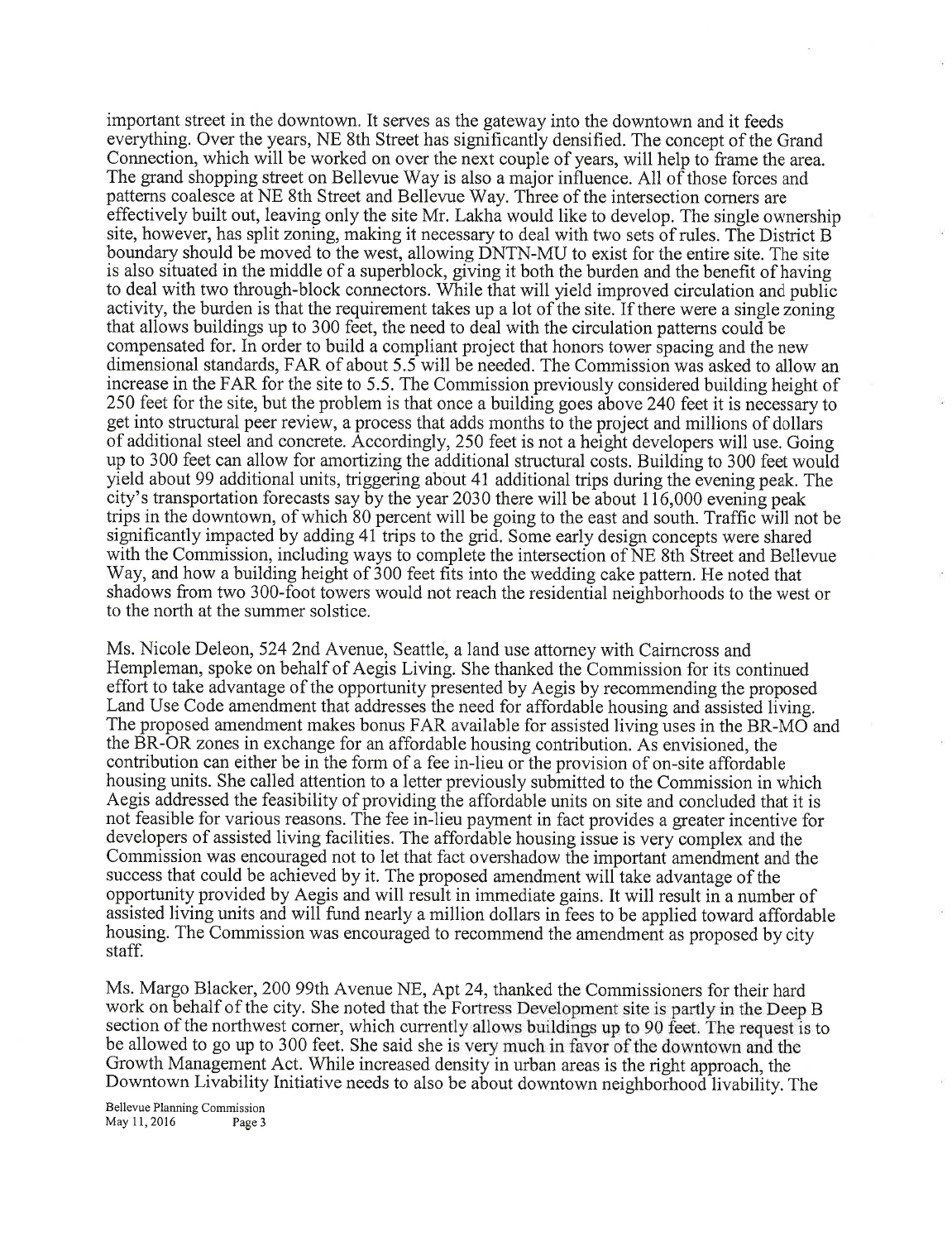downtown has always been planned to service the surrounding neighborhoods. One of the major components of the downtown plan involves keeping in mind the impact on the neighborhoods. There should be no increase in the allowed height and FAR anywhere in the downtown without requiring affordable housing. She noted that with a few exceptions she was opposed to increased height in the downtown. The downtown concepts that were adopted initially continue to be valid. They were designed to scale down the high sides of the wedding cake to the residential areas to avoid Seattle- and New York-type buildings. When the current provisions were adopted, all the same arguments were made about buildings not penciling out and developers not making enough money in downtown Bellevue, but in fact the downtown has built out just fine. The bottom line is there can be good looking buildings that are short and good looking buildings that are tall; it all depends on the developer's ethics. Allowing buildings up to 600 feet in the core of the downtown will not guarantee great designs. Allowing for more height and density could in fact kill the golden goose through increased congestion and higher prices. Many already cannot afford to live in Bellevue. More building height and FAR makes sense for the OLB adjacent to the freeway, but not on the west side of the downtown. When Sumiyoshi is torn down at the entrance to Vuecrest and a five-story walls is constructed, the Commission will learn how the folks in Vuecrest and Northtowne feel about building on the edges of the downtown. Driving 100th Avenue NE after school or during the evening peak shows how the area has already been impacted. Bellevue Square is in the DT-MU district but it is not fully built out; under the proposal, buildings on the back side of the mall could rise to 300 fedt. The folks in West Bellevue are not going to want to see that. The fact that the Fortin site in the Deep B area is under a single ownership offers a unique opportunity and a compromise for that site should be sought. Allowing several towers up to 240 feet in height would not be acceptable, however. The purpose of the perimeter areas is to provide stability both to the downtown and the surrounding residential areas through the promotion of residential, institution and convenient service retail for the neighborhoods.

Commissioner Carlson asked if affordable housing units that are the result of legislation should be located in the downtown or elsewhere in the city. Ms. Blacker said affordable units are needed everywhere in the city. She urged the Commissioners to drive through Northtowne. What is needed there is a little upzoning to allow for cottage housing rather than huge mansions that someday may become boarding houses. The city had inclusionary housing policies in place at one time and they worked, but it was voted away.

Ms. Kat Hughes, 10203 NE 31st Place, spoke representing the steering committee of 12 people that make up the Northtowne neighborhood. She said the group is strongly opposed to the Fortress idea of building up to 300 feet in the Deep B area. In 1993, the Northwest Village area, which is mostly owned by the Fortin Group, was allowed building height of between 75 and 90 feet and an FAR of 5.0, an approach that represented a compromise to which the neighborhood agreed. When the Downtown Livability CAC did its work, it was supposed to either recommend retaining the current standards or make recommendations for change; they recommended ailowing building height to 300 feet in the Deep B area for resideniial, and 200 feet for nonresidential, but no increase in the FAR. After staff analysis and recommendation, it was agreed that open space should be required along with diminishing floor plates. At its last meeting, the Commission concluded the maximum height for the area should be scaled back to a maximum of <sup>200</sup>feet, not counting mechanical equipment. With up to five towers a possibility, the neighborhoods will not feel protected.

Mr. Mike Nielson, 10650 NE 9th Place spoke representing West 77 Partners, said if no increase and height or FAR is allowed, the result will not be a project built to a lesser standard. With regard to the northern portion of the 02 district, he stressed that NE 8th Street serves as <sup>a</sup> gateway to the downtown, and that the 02 north area is considered to be the downtown core and

Bellevue Planning Commission May 11, 2016 Page 4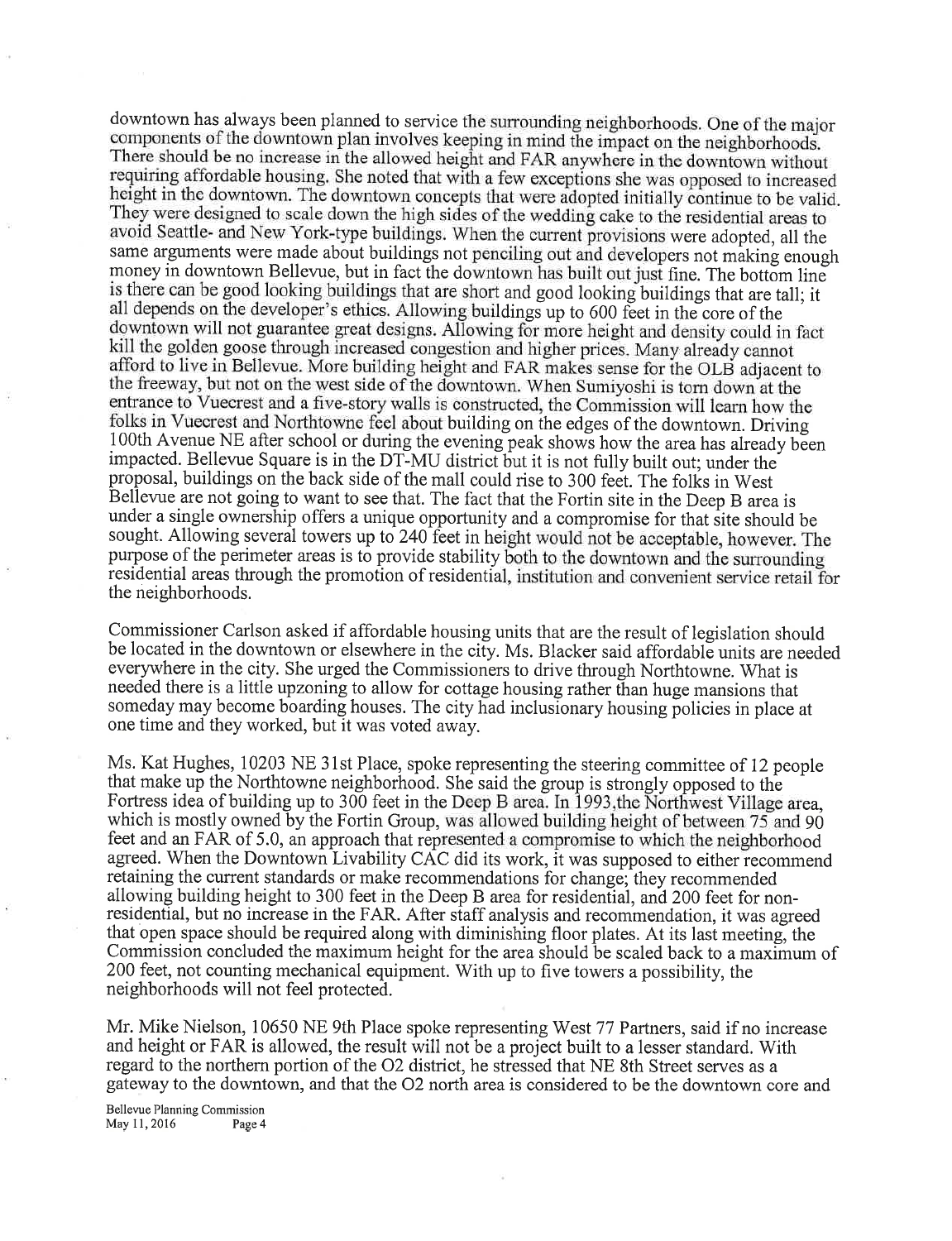is an appropriate place for increased density and height. What is being proposed is an FAR of 10.0 in the O1 district, stepping down to 6.0 in the O2 district across NE 8th Street, and then 5.0 in the MU district. He proposed stepping down more gradually to the 02 district by allowing an FAR of about 8.0. To properly increase building height of up to 400 feet, some increase in the FAR will be appropriate. The opportunity exists to make something great in the 02 zone, with robust landscaping, sidewalks and gathering places.

Ms. Jean Magladry, 11512 NE 19th Street, spoke representing the 1920 group, a group of property owners in the BR-MO that controls about two acres. She said the group was delighted when Aegis stepped up with a project for the zone. Everyone in the group believes the elderly are not being well serviced in Bellevue. There is, however, a pallet of other needs for the elderly that cannot be addressed in the BR-MO should the FAR continue to be limited to only 1.0. There are no family neighborhoods in the BR-MO; all the uses are medical. Facilities for the elderly in the zone makes sense given that the hospital is there.

Mr. Carl Vander Hoek, 9 103rd Avenue NE, spoke representing the Vander Hoek Corporation. He asked the Commission to not feel rushed but to take the time needed to make sound decisions everyone can be comfortable with. With regard to the information in the Commission's packet relative to the amenity incentive system framework, he cited his recent project on the corner of Main Street and Bellevue Way in the Perimeter B district of Old Bellevue. The base FAR is 3.0 and the max is 5.0. The project provided about 625 parking stalls in a four-level underground garage, as well as pedestrian-oriented frontage and weather protection around the majority of the project. By providing those incentivized amenities, the project was able to achieve an FAR of about 4.5. The value of providing the amenities equated to an FAR of about 1.5. What is being proposed is lifting the base FAR while not adjusting the max FAR for most areas of the downtown. That will essentially mean lifting the base to adjust for the amenities that are currently required. He said for his recent project, that would have equated to lifting the base to an FAR of 4.5 while maintaining the current max of 5.0. That would mean that only 0.5 would be available through the provision of incentivized amenities. The Commission should seek to understand if an FAR of 0.5 is enough to achieve the exceptional amenities desired by the public, especially in areas like the Perimeter B where no height increase is being considered and the cost of construction for providing the amenities is unknown. No economic analysis has been conducted, so the question really cannot be answered yet. He said it is likely that the provision of amenities such as open space, artwork and skybridges will not be economically feasible in exchange for only 0.5 FAR. An economic analysis is needed and should be done with public oversight, open disclosure and transparency. The Bellevue Downtown Association should be included in the meetings to work alongside the city and the consultant. It will be important for the community to know how any conclusions were arrived at.

Mr. Patrick Bannon. 400 108th Avenue NE. Suite 1 10. spoke representins the Bellevue Downtown Association. He reinforced the organization's strons support for the posture of flexibility that has been voiced by the Commission and in the materials to date. Design zuidelines. incentives and departures will hopefullv create opporlunities that will lead to better outcomes. The flexibilitv can be translated as recommended throueh FAR and heieht. He also voiced the support of the Bellevue Downtown Association for the off-ramp opportunity that is detailed in the staff materials. The opportunity should be investigated, whether through a development agreement or some other process yet to be defined, where at the developer's option equal or greater than value can be vielded in exchange for certain bonus requirements. He allowed that it will be difficult to consider the merits of the incentive system direction outlined in the packet without understandins the values behind them. There are percentases assisned to certain catesories of amenities. but that approach should be avoided earlv in the process to refrain from locking in predetermined outcomes relative to values. Consistent with the Council's

Bellewe Planning Comrnission May 11, 2016 Page 5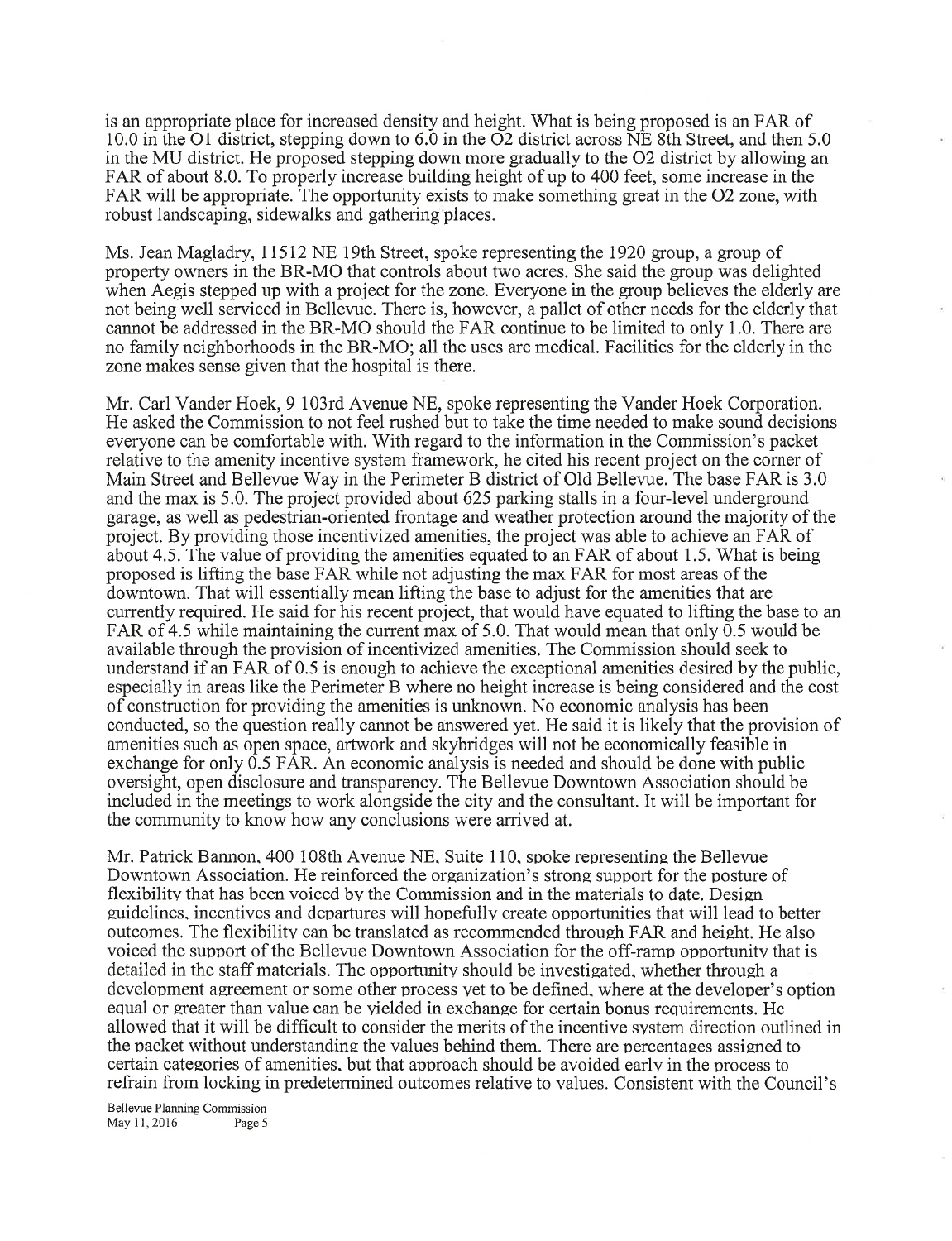principles, any unintended economic downzoning should be avoided through recalibration of the incentive system. The design review processes of other cities should be reviewed, though the Bellevue Downtown Association is not recommending establishment of a design review board.

# 5. COMMUNICATIONS FROM CITY COUNCIL, COMMUNITY COUNCILS, BOARDS AND COMMISSIONS

## (7:25 p.m.)

Mayor Stokes noted his appreciation for the Commission taking on the Aegis issue and said he looks forward to seeing the Commission's final recommendation. He said he was particularly happy to see the Commission look at the issue of affordable housing for seniors throughout the city. The Commission's feedback and concern about the downtown livability piece and how to address affordable housing relative to assisted living was helpful. The Council is seeking action by the Commission on the specific Aegis request; the balance of the issues will be addressed in due time. The issue of how and where collected fees in-lieu are used is a policy matter the Council will need to look at. Going forward with the affordable housing action plan, the emphasis will be broad based.

Mayor Stokes said he looked forward to hearing suggestions for how the work of the Commission can be made more effective. Getting the right information at the right time, and making sure Council direction is clear, will be important. The ideas will be focused on by the Council at its upcoming retreat.

Mayor Stokes left the meeting to attend another event.

6. STAFFREPORTS

(7:30 p.m.)

Comprehensive Planning Manager Terry Cullen briefly reviewed with the Commission the schedule of meetings and agenda items through the end of July.

7. DRAFT MINUTES REVIEW

(7:33 p.m.)

A. April 13, 2016

<sup>A</sup>motion to approve the minutes as submitted was made by Commissioner deVadoss. The motion was seconded by Commissioner Morisseau and the motion carried unanimously.

B. April 27, 2016

<sup>A</sup>motion to approve the minutes as submitted was made by Commissioner Walter. The motion was seconded by Commissioner Morisseau and the motion carried without dissent: Commissioners deVadoss and Carlson abstained from voting as they were not present for the meeting.

### 8. STUDY SESSION

(7:35 p.m.)

Bellewe Planning Commission May 11, 2016 Page 6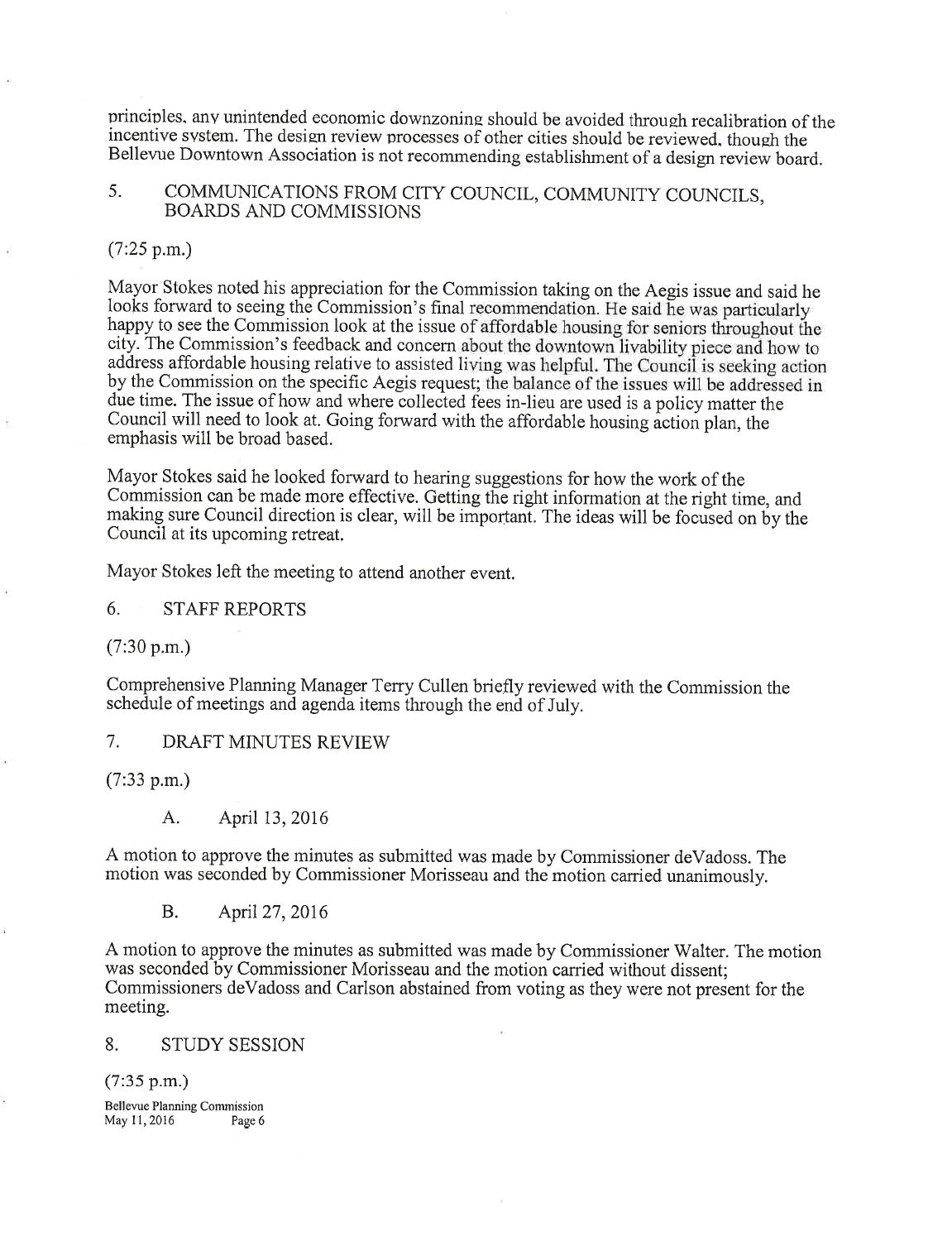### A. Single Family Room Rental Update on Enforcement

Code Compliance Officer Betty Cruz said she has been meeting regularly with the City Attorney's Office since the single family room rental ordinance was adopted. The focus has been on interpretation of the ordinance and on reviewing example cases. A conclusion has been reached under which complaints about instances of four adults or fewer living in a house, whether they are related or unrelated, will be determined not to involve a code violation. Where complaints of four or more unrelated individuals living in house are received, a code compliance office will contact the complainant and ask specific questions aimed at identifying whether the site fits the definition of family or not. The investigation could involve having the officers talk with the tenants and/or the homeowner. Generally, three site visits will be involved. Observations will be made at different times of the day and different days of the week

Ms. Cruz shared two cases with the Commission. In the first, a phone call reported nine adults living in a home. An investigation was launched and the conclusion reached was that the lower half of the home was an approved accessory dwelling unit that had been rented by the homeowner for almost ten years to the same couple. The homeowners lived in the home along with their children and their elderly parents. It was discovered the homeowners also rented out to <sup>a</sup>couple of foreign exchange students who were required to be 18 years old or older, and that there was a disabled unrelated adult also living in the home. That made a total of nine adults living in the home.

The code allows up to four unrelated individuals to live in a home. To exceed that number, the residents must be related either by blood or marriage. If everyone living in the home were in fact related to each other, the finding would be that there was no code violation. However, the introduction of a single unrelated person triggered the restriction to no more than four unrelated persons living in the home. The homeowners were informed that either everyone living on the first floor could stay, or they would have to ask all four of the unrelated adults, the two foreign exchange students and the couple in the accessory dwelling unit, to leave. It was explained to the homeowners that the total number of related individuals is not counted as one but rather as the actual number.

The other half of the definition of family in the code requires a determination of the functional equivalent of family. Ms. Cruz said that entails looking to see if all persons living in the house are sharing the entire house together and living as a family, including minor dependent children, and sharing expenses. She said it is also necessary to determine if situations are temporary or permanent, a sorority or fraternity, and any other factors that should be taken into consideration.

Ms. Cruz said a report was filed by a complainant that five to eight people were living in <sup>a</sup> house. The investigation included a meeting with the homeowners where it was discovered that they lived in the house together along with their two children and two high school kids who stayed for the duration of a school year, with different students every year. The students were under the age of 18 but over the age of 16, and the homeowners would lend them cars to use. The homeowner also found out about a foreign exchange worker program in which people would come in from outside the country and stay with the couple for six months to a year at a time. The investigation concluded that all who were living in the house worked closely as a unit and very much resembled the functional equivalent of a family. No code violation was found to exist. Even if everyone living in the house had been over the age of 18, it is possible that they would have been determined to be the functional equivalent of a family because of the way they were living together.

Bellewe Planning Cornmission May 11, 2016 Page 7